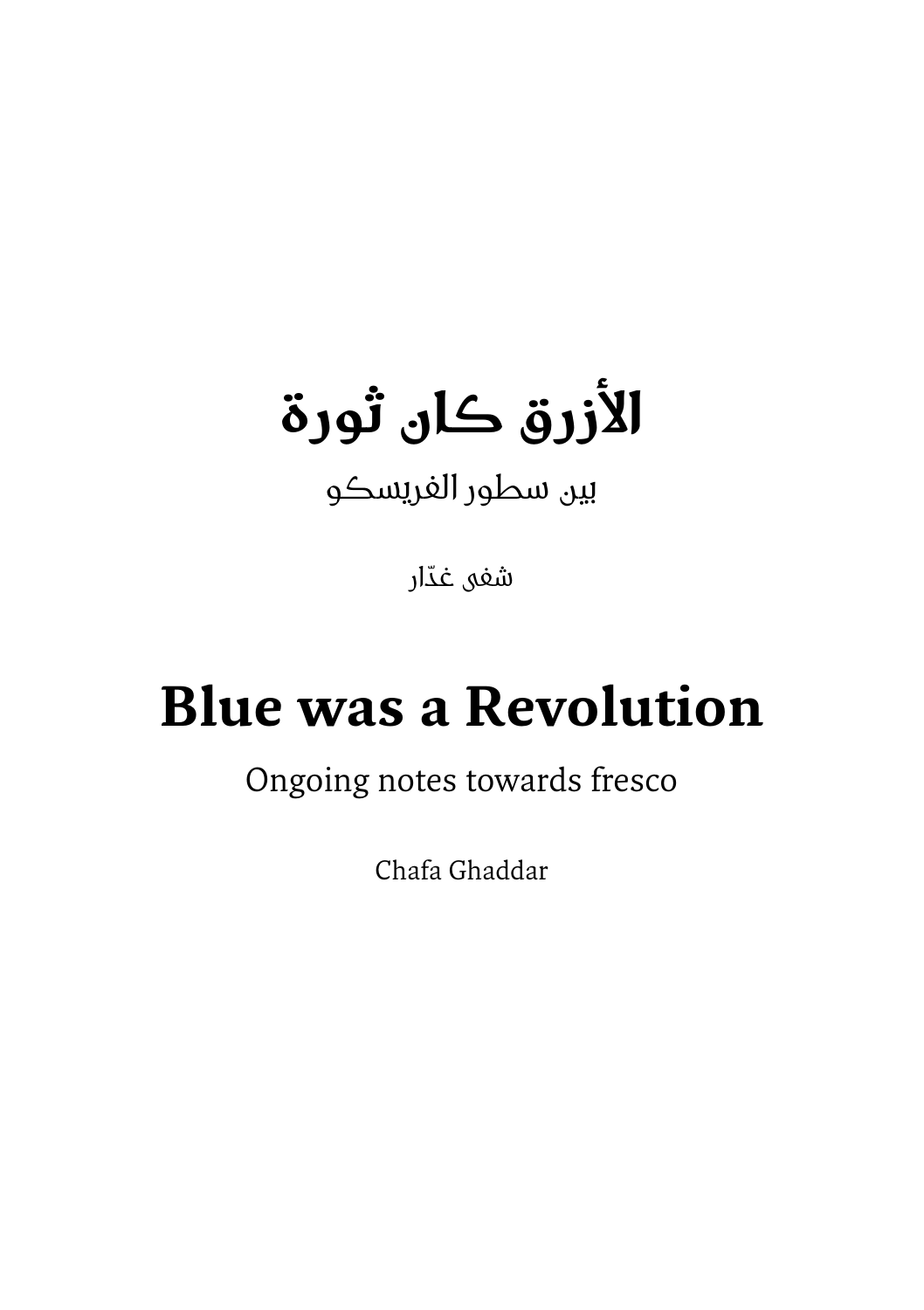كم هو بديع فن الفريسكو.

تفترش لوحاته الجدران الرطبة<br>على مهدٍ من الجص المطحون تواً وتتشرب تفاصيلها تلك الأصبغة الملونة الجافة ً لتبدأ تفاعالت الكيمياء عملها فيصبح الرسم حائطا ويغدو الحائط جدارية.

الفريسكو من صُلب الأرض. أصبغتها تُحضّر ليلاً بنقعها في الماء والكلس.

ً للماء اليد الطولى دائما فهو الأساس الَّذي يربط المكونات جميعاً.

أصبغة قلوية تتحدى الزمن. تأتي من كل حدب وصوب، وتملأ المكان برمته. تنتمي لعصور ما قبل التاريخ، فكانت شاهدةً على كل شيء. المغرة، الفحم، والترسينة؛ جميعها تستقر في الماء. تجد متنفساً لها هناك. تقبع متألقة في الجص. وتبقى على السطح، لتستقر، وتحتل المشهد كله. الأصبغة لا تنكفي على نفسها حجلًا، بل تجتاح السطح بمنتهى الجرأة.

العلامات والبقع عودٌ على بدء.

قد يذبو بريق الأصبغة ولكنها لا تتلاشى أبداً.

للفريسكو بنية متراكبة، قوامها طبقات عدة من الكلس والرمل، كل طبقة منها تحمي األخرى. يضاف إليها رمل السيليكا. الطبقات الأولى خشنة، والأخيرة أكثر نعومة. يدعوها اإليطاليون إنتوناكو. كثيرة هي الأسماء الجميلة التي تدعى بها هذه الطبقات. أريتشيو، هي تلَكَ الطبقة السفلية الحشنة التي لا يمكن رؤيتها ابداً. سينوبيا، هو صباغ أحمر مرن يستخدم لرسم الطبقات السفلى. تلك هي الرسوم الأساسية.

> هل لكم أن تتخيلوا الرسم الأساسي ؟ تلك الخطوط الخفية التي ترقد غافيةً في الأسفل ؟ لعلها تستيقظ من رقادها في أي لحظة.

> > الفريسكو فن سريع اإلنجاز

الجورناتا في فن الفريسكو تعني ما يمكنك إنجازه خالل يوم واحد. فما عساك تستطيع إنجازه في يوم واحد؟ كثيرة هي التوقعات في لوحات الفريسكو. ولا مجال للخطأ فيها أبداً. وللرسم حدود يومية ال يتسع الوقت بعدها للمزيد.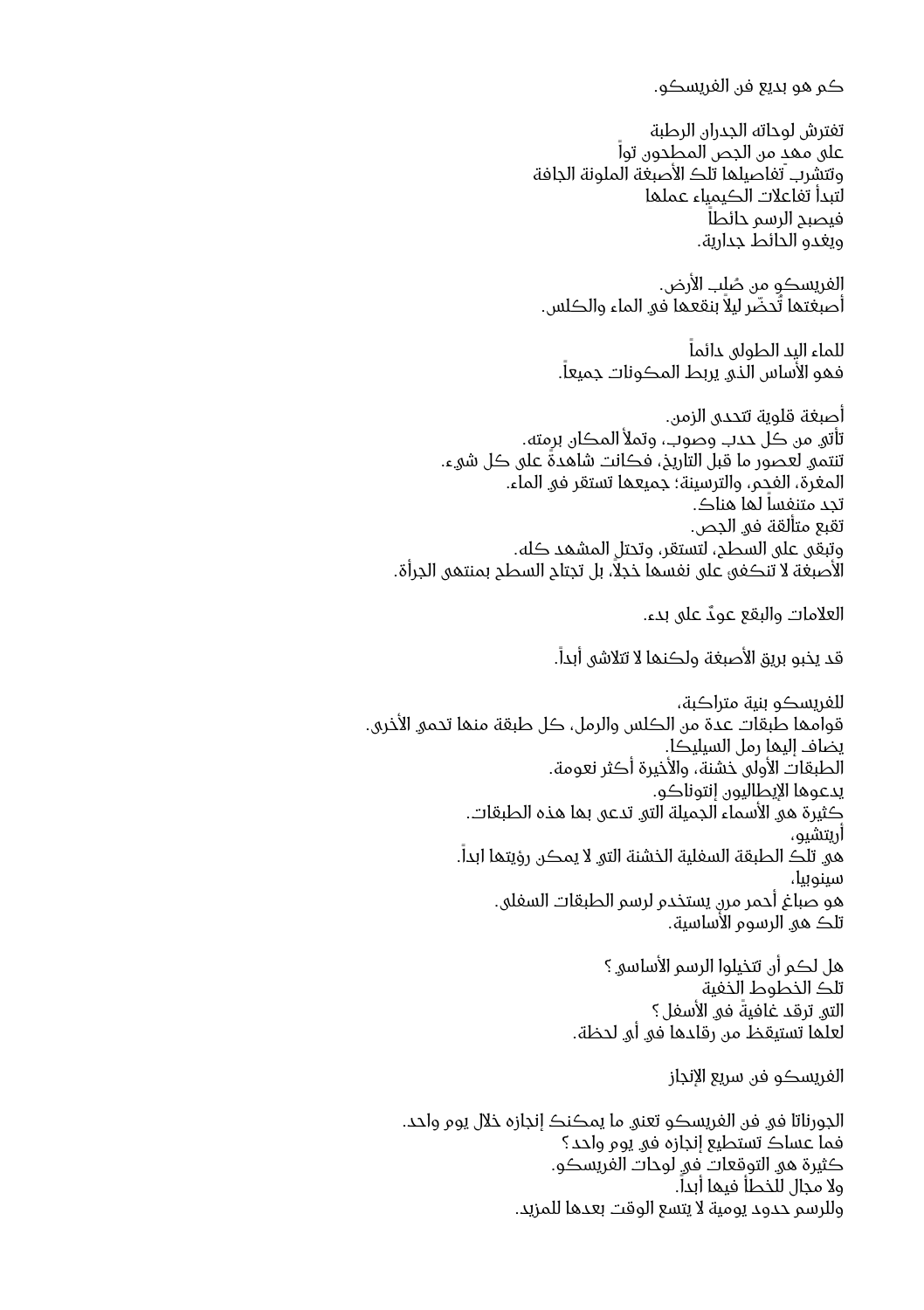Fresco is delicious

Fresco is applied upon a wet body, executed upon freshly laid lime plaster, mixed with dry coloured pigments, a chemical reaction happens, the painting becomes  $a$  wall, the wall becomes a mural.

Fresco is earthly. Pigments are prepared overnight, soaked in water and lime

Water is the vehicle. the binder

Pigments are alkaline and resistant. They come from so many places. They've been everywhere. They're prehistoric. They've seen it all. Ochre, charcoal, sienna. They're grounded in water. They breathe well there. They sit in the plaster gloriously. They remain in the surface, they stabilise there, they colonise it. Pigments are not shy, they're invasive.

Marks and stains A returning.

Pigments fall but never really disappear.

Fresco is layered. Made out of multiple coats of lime and sand, every coat shelters the other. Silica sand is added. The first coats are rough. the last coat is smoother. Italians called it *intonaco* So many beautiful terms are attributed to those layers. .*Arriccio* A rough strong underlayer that will never be seen. .*Sinopia* A resilient red pigment used to sketch the underlayers. The underpaintings.

Can you visualise an underpainting? The lines hidden there. mysteriously buried? They might resurface.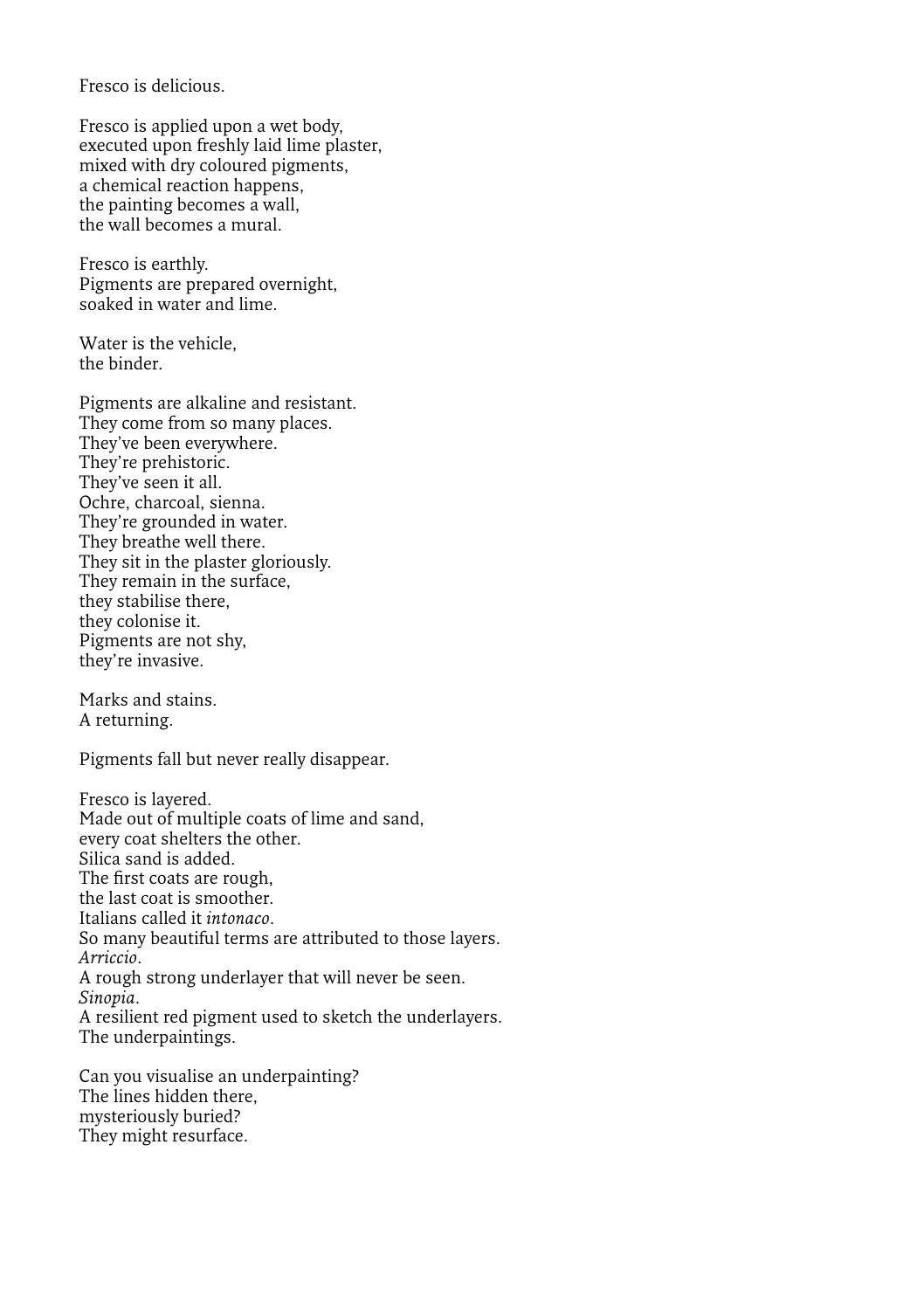فلا ينفع الرسم على الجص بعد ان يجف.<br>عليّ إذا أن أغطي المساحة حتى أستطيع إنهاء الرسم سريعاً قبل أن يجف الكلس.

الفريسكو فن الأحزاء المتتالية

الجورناتا تشير إلى مراحل رسم لوحة الفريسكو فتُظَّهِر نتاج عمل اليوم الواحد وتشكل جزءاً من الكل. وبعدها تصبح تلك األيام، أو المراحل، أو األطوار ّ ظاهرة للعيان على شكل شق ِ أو عرٍْق يمتد عبر الجدار رابطاً أجزاء اللوحة بعضها ببعض.

الفريسكو رحلة.

تكتمل رحلة الفريسكو مرتين، وبذلك تعيش حياتين؛ الأولى خلال إنشائها. وفيها تتكون الأسطح وترتسم ملامح اللوحة ويبذل الفنان ما بوسعه إلنجاز عمله.

> تتخلل السطح رائحة الرطوبة وتتماسك بنية العمل حتى اكتماله.

وفي المرحلة الثانية، تذوي تلك البنية، وتتصدع. يتبخر الماء، ويتداعى السطح، ويرحل الفنان. مسيرة الاضمحلال، والمقاومة، وملامح لوحة تصر على البقاء.

. ً الفريسكو تستمر بالنمو فال يستقر بها الحال أبدا

الفريسكو تأبى الاكتمال.

، ً سريعا أقوم بتحديد حدود الجورناتا، المساحة التي أستطيع تغطيتها خالل اليوم. أضع طبقتي الأولى على الجزء المخصص من الجدار. أحاول ألا أبالغ في طموحي، فأغطي ما أستطيع إكماله خلال اليوم حتى وان بدا لي أنني أستطيع انجاز المزيد. هكُذَا تكون الجورناتا انعكاساً ليومي كيف يبدو؟ هل أملك ما يكفي من الوقت؟ وهل أشعر بأنني بطيئة؟ هل لدي ما يكفي من الطاقة للعمل بال كلل؟ طبقة الجص تستغرق عموماً بين عشرة إلى اثنتي عشرة ساعة حتى تجف. ّ وبذلك يتعين علي أن أبدأ الرسم بعد ساعة واحدة فقط، وأتوقف قبل ساعتين من جفاف الجص. وهكذا يمتد وقت العمل من سبع إلى تسع ساعات.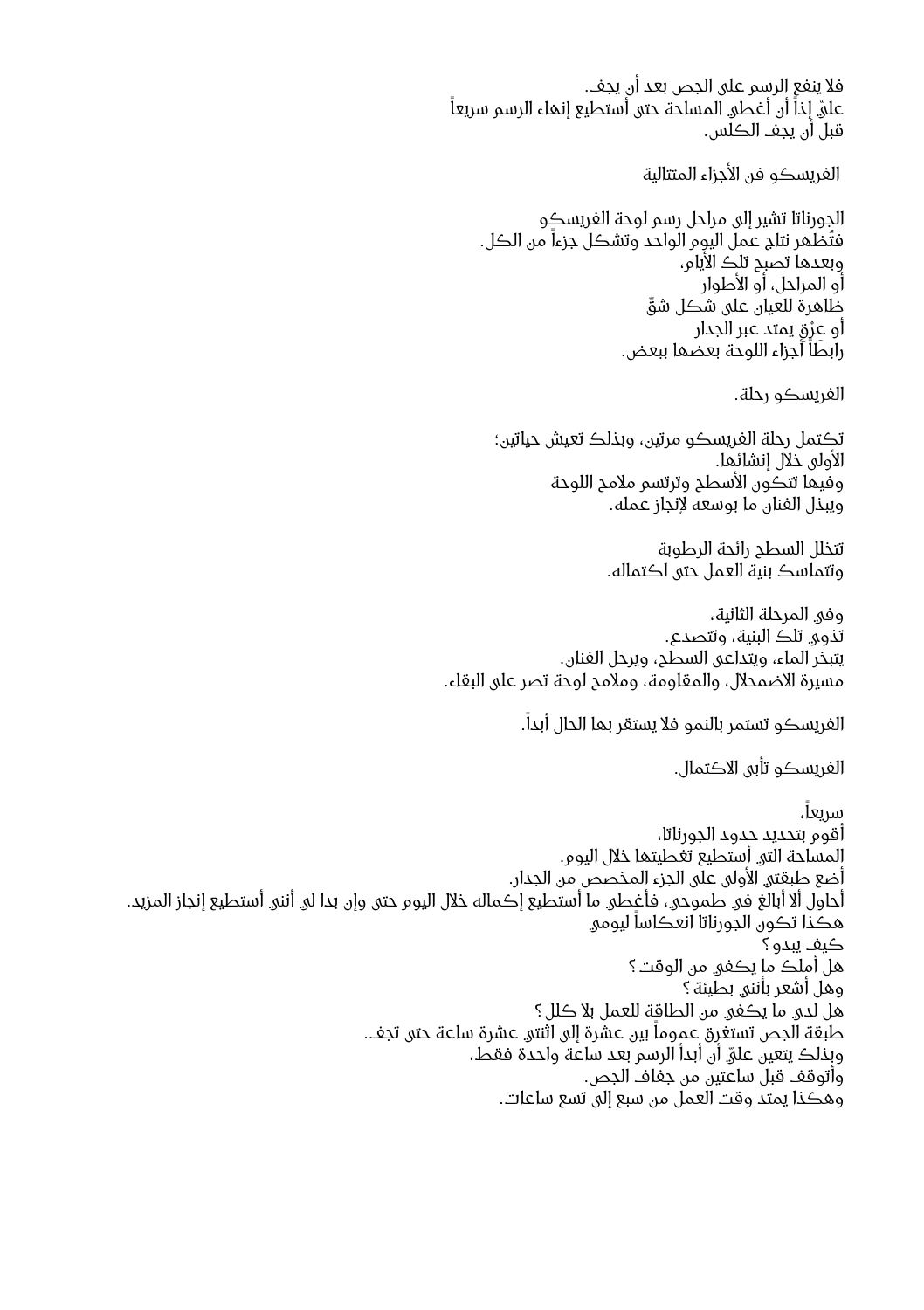Fresco is a fast medium

Giornata, in fresco terms, means what you can finish in a day. What can you finish in a day?

There are so many expectations in fresco. Mistakes are not allowed. Every painting day has its limits. The drying plaster has a deadline. I have to cover the area so I can finish,  $fast$ before the lime dries

Fresco is fragmented.

Giornata marks the stages of a fresco in its making. The result of a day's labour. A fragment of the whole. Then those days, phases. stages, become visible. through a sort of seam, a vein. that runs through the wall, sewing its parts together.

Fresco is a journey.

Fresco matures twice. It has a double age. In its first stage, it is a process of construction. Surfaces are initiated. visuals are painted, the artist is active, trying to get the work done.

A smell of moist reigns over the surface. The body of the work solidifies, signalling completion.

In its second stage, that same body weakens, deteriorates. Water evaporates. The skin falls. The artist disappears. Decay. Resistance. Remains.

Fresco keeps growing. It never really sits.

Fresco is never completed.

Ouickly. I highlight my *giornata*, the area that  $\overline{\mathbf{I}'\mathbf{m}}$  able to cover in a day. I lay my first coat on the designated part of the wall. I try not to be over ambitious and cover more than I can finish per day, even though it's tempting. The *aiornata* mirrors my day.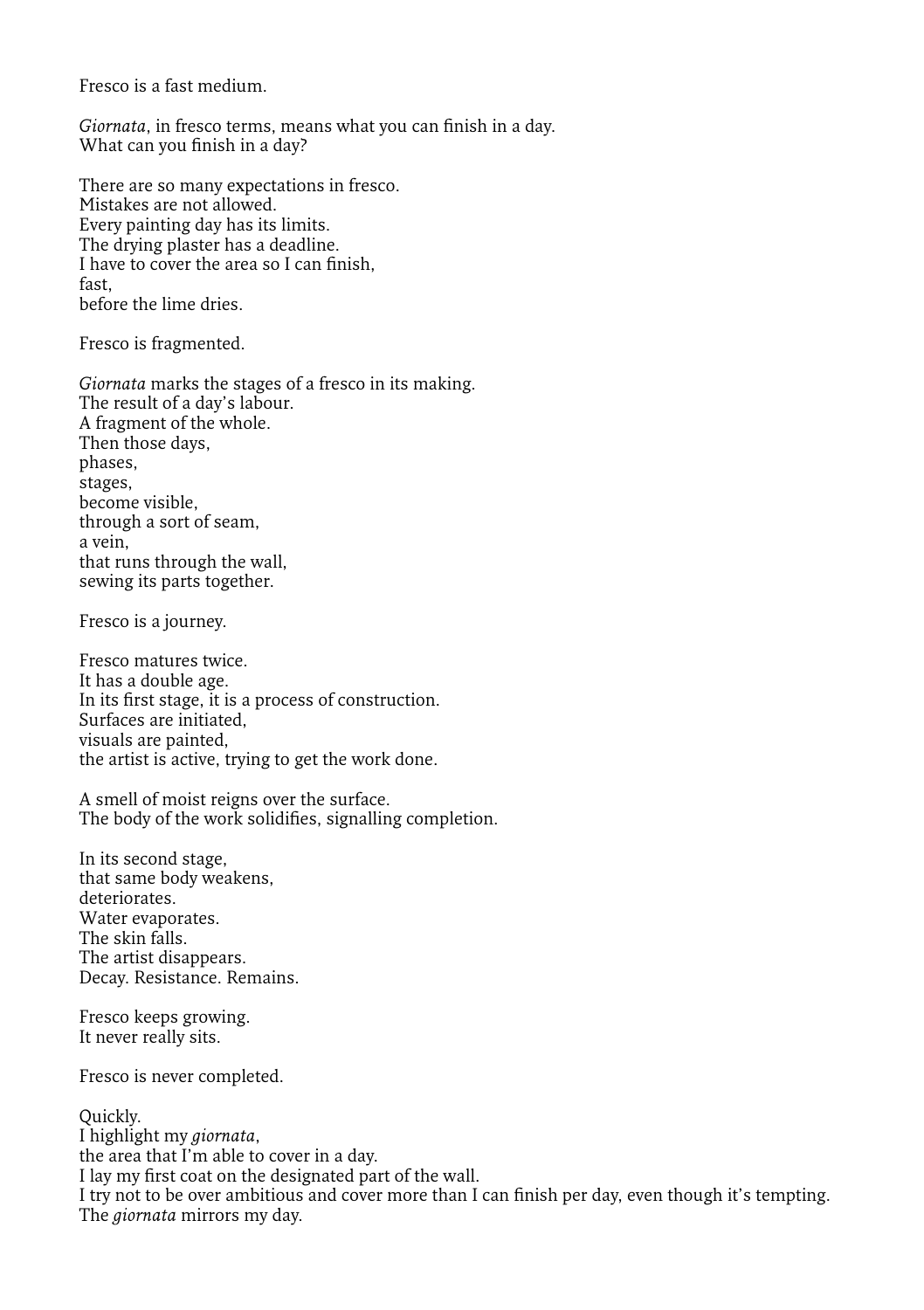ً الفريسكو تجعلني أتصبب عرقا

وقت جفاف الجص، وقت العمل. جهد، ووالدة؛ جميعها تستحوذ على تفكيري حد التملك.

يجب أن أضع الجص طرياً. أضغط برفق. طبقتان- على األقل- من الجص الخام تغطيان المساحة. أضيف إليها طبقة أخيرة رقيقة مصقولة قبل أن يأتي دور األلوان. لحظة تحبس الأنفاس. أن تجعل األلوان تتهادى فوق طراوة الطين. يظهر صلابةً تكفي لتمنع الفرشاة من اختراق سطحه لكنه طري بما يكفي ليشعل فتيل التفاعل الكيميائي عملي مع الوقت، والوقت عليه بالكيمياء.

> قد يخذلني السطح إن جف سيخبو رونق الألوان بينما الماء سيُغرقها يتماسك الجص مع نسمات الهواء إنه تأثير الكربنة. األلوان استقرت في مكانها على سطح الجص معلنةً وعدها بالبقاء والصمود.

إن جفت الجورناتا، تتالشى معها الفرصة إلبداع لوحة فريسكو أكثر أصالة. يجب إزالة الطين غير المطلي، قبل البدء من جديد في اليوم التالي. لكن برغبتي أو إصراري على متابعة الرسم على سطح جاف، لن أحصل على لوحة فريسكو ِ بل ستكون النتيجة 'سكو' وهي المرادف اإليطالي لكلمة جاف. ِ الفريسكو- سكو هو لوحة فريسكو على جص جاف قد تكون الطبقة النهائية قد جفت قبل تلوينها، أو كامل الطبقات بنيت على طين جاف. فّي الحالتين، يجب أن يكون الجصّ صلباً طوال الوقت. ِ مع السكو، لدي امتياز الوقت وراحة التنفيذ على عكس الفريسكو. الفريسكو الأصلي يرهقني.

> بما أنها عملية جافة، فهي تلغي حضور الماء. لكن تبقى الحاجة لعنصر مثبت؛ قد يكون صفار البيض، أو الغراء، أو الزيت. لكن ليس فيها ما يضاهي سحر الرطوبة، ونداوة الماء.

> > يمكن للفريسكو أن يُخدع.

على مر التاريخ، لجأ بعض الرسامين إلى السكو بدلاً من الفريسكو؛ ألنه أسرع، وهنالك مجال لتصحيح الأخطاء، وألوانه لا تتباين على الطين الجاف. فليست كل األلوان سهلة المنال في الفريسكو األصلي.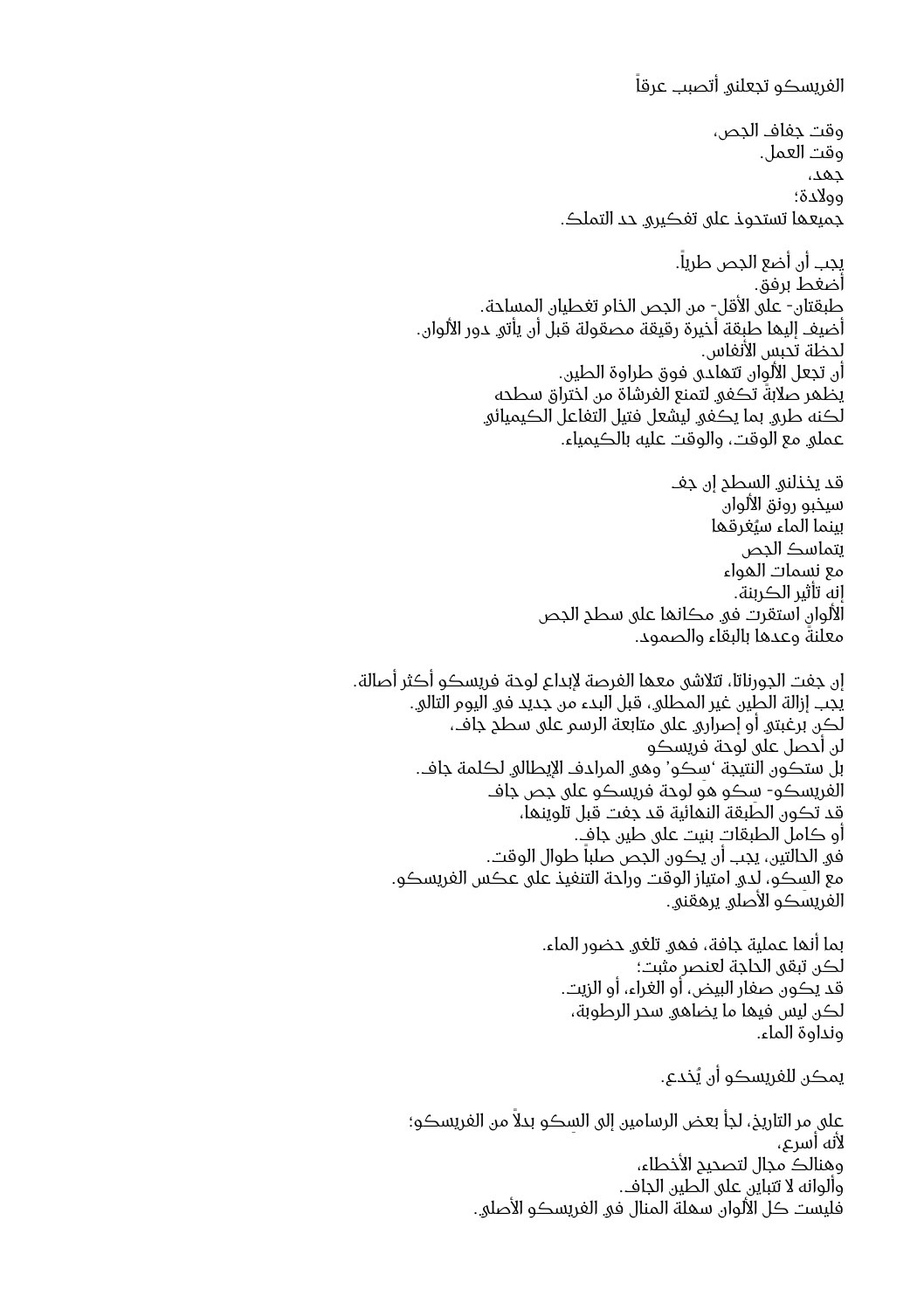How does it look like? Do I have plenty of time? Do I feel slow? Am I energised and able to work sharply? Generally, a layer of plaster will require ten to twelve hours to dry. I would begin to paint after one hour and continue until two hours before the drying time. Seven to nine hours of working time.

Fresco is sweat.

Drving time. Working Time. Labour<sup>1</sup> .Birth I feel possessed.

I need to apply the plaster while it's still fresh. I stress a bit. Two layers – at least – of rough plaster, mixed on the spot. I add a final thin and smooth layer before applying the pigments. Tense moment. I need to paint while the mortar is moist. Firm enough so the brush doesn't penetrate the surface. Wet enough so it maximises the conditions for the chemical reaction to happen. Me dealing with time; time dealing with chemistry.

The surface could fail me if it dries. The colours won't be fixed properly. Water allows the pigments to sink in. The plaster sets. Drying in reaction to air. .Carbonatation Pigments are stabilised, fossilised in the surface. The promise of permanence, .Durability

Once a *giornata* is dried, no more authentic *buon fresco* can be done. The unpainted mortar must be removed, before starting again the next day. If I wish - or insist - on proceeding with painting on dry surface, I won't get a fresco anymore. I get a secco instead. Secco means 'dry' in Italian. A fresco-secco is a fresco done on dry plaster. It could be the final layer that has dried before painting, or an entire process of layering on dry mortar. In both cases the plaster should be roughened, at all times. A secco gives me the privilege of time. A relaxed execution. Unlike a true fresco

True fresco exhausts me

Since it's a dry process, water is not a catalyst anymore. In this case a binder is needed. Egg volk, glue or oil. But it's nothing like the magic of humidity, the magic of moisture.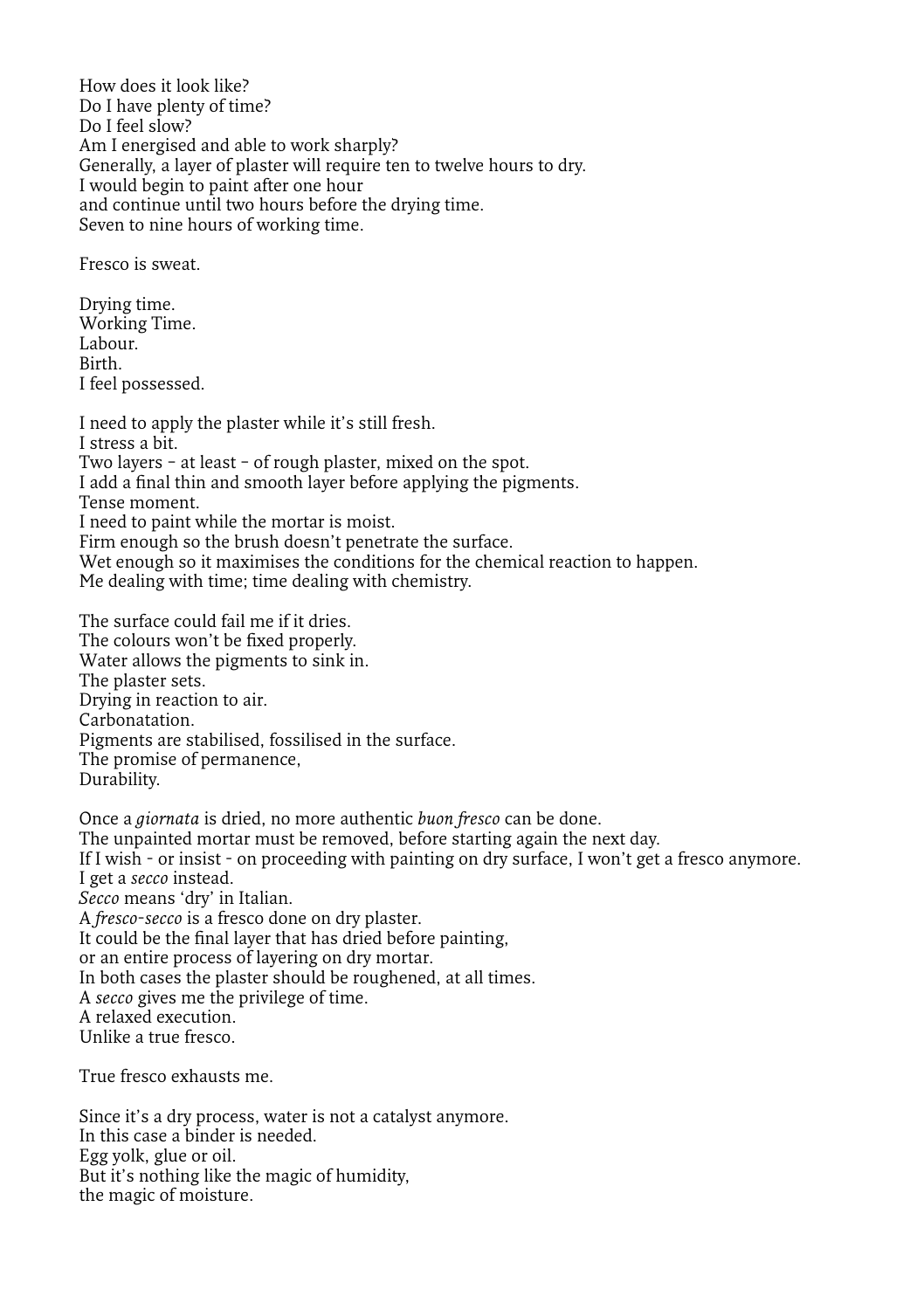فقط بعض الأصباغ قادرة على التفاعل كيميائياً في الوسط القلوي الشديد للجص الطري المصنوع من الجير. والأزرق؛ مشكلةً بحد ذاتها. الأزرق لون عصي. يضيع سحر الالزورد في رطوبة الفريسكو. ويغيب معها ألق السماوات واألردية الزرقاء. ويكتسيها الشحوب قبل أوانها. ِ في السكو يصبح سطح الجص طوع يدي. بينما الفريسكو الأصلي يجعلني مكبلة. ويغدو الخطأ بليغا وحسياً. أتعلم أن أتقبل. أتعلم أن أتجاوز. أستسلم. وتأخذني الدهشة. الفريسكو عملية تصاعدية. ترتقي. أتطلع للأعلى يفتنني حجمها الحيوية الغنى الصمت. الطيف. أشعة الألوان لا ترتد إلى عيني. النور لا ينحرف نحوي. بل يغوص الضوء إلى أعماق السطح. ويأخذني معه. يجب أن أجتازه. إنه يرحب بي. أجلس هناك، والصمت يلفني. الفريسكو يتحدى نوبات الزمن. الفريسكو كالسحر. الفريسكو. بون فريسكو. " ً "طري حقا باللغة اإليطالية. لكنه نما وتطور في مكان آخر. في اليونان، المكسيك، الهند، وباكستان. في المقابر والكنائس والبيوت الفخمة. في سيريالنكا. في الجزر. في المغرب. مصر القديمة، سوريا، لبنان، وتركيا. في الأديرة. القصور، المدن، والشوارع. في رومانيا، صربيا، وبلغاريا.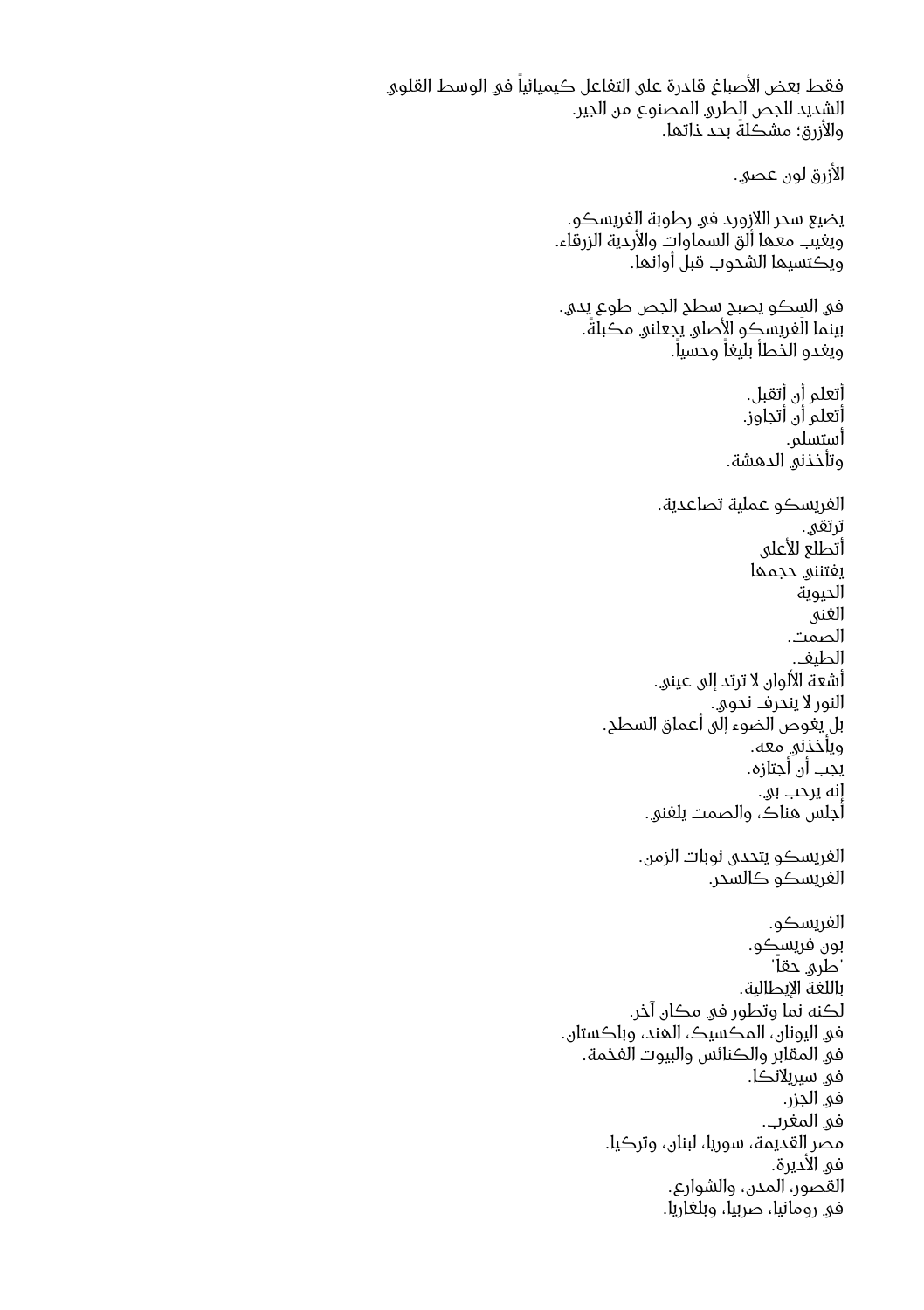Fresco can be tricked

Historically, some painters did that. They promised a fresco while working a secco instead. Because it's quicker, and mistakes could be corrected, and the colours vary less from when applied to when fully dry. Not all colours can be achieved in true fresco. Only some pigments work chemically in the very alkaline environment of fresh lime-based plaster. Blue is a particular problem.

Blue is very stubborn.

Neither azurite nor lapis lazuli works well in wet fresco. Skies and blue robes are added a secco. Skies and blue robes die younger.

A secco allows me to control the surface. Whereas in real fresco, I have so many limitations. Error becomes precious, sensual.

I learn acceptance. I learn to let go. I surrender. I'm amazed

Fresco is vertical Fresco ascends. I look up. I'm mesmerised. The scale The vibrancy. The intensity. The silence. .Spectrum The colours do not refract back to my eves. Light does not deflect towards me. Light soaks in. Inside the surface. I'm with it I'm inside. I have to go through it. I'm welcomed. I sit there .silently

Fresco defies age, it lives through times. Fresco is magical.

.*Affresco* .*fresco Buon* True fresh' in Italian. But it has been developed elsewhere. Greece, Mexico, India Pakistan. Tombs, churches villas Sri Lanka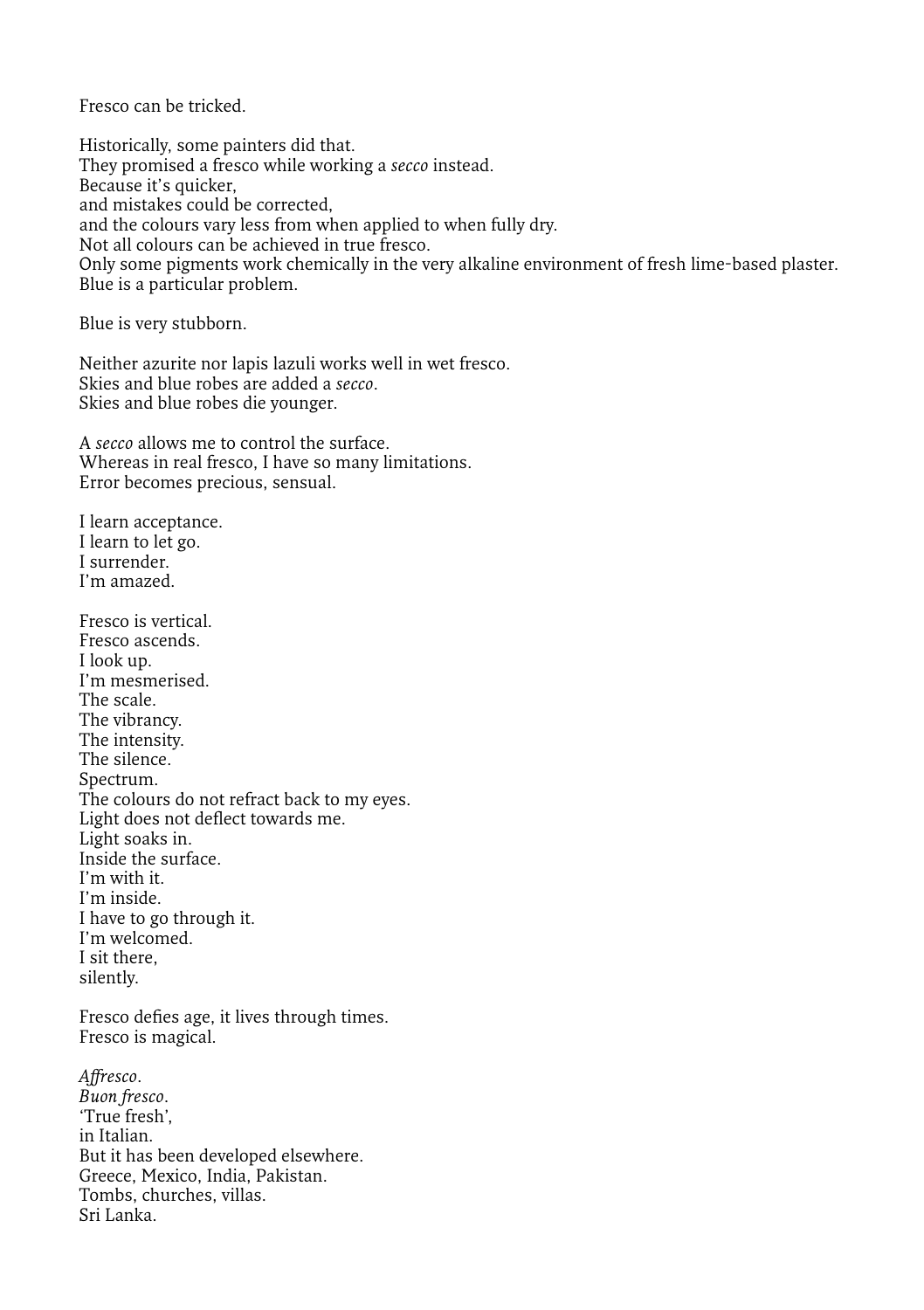ربما نسيت البعض، فأنا ال أعرفها كلها، وال زلت أتعلمها. . ً يسترخي الجير في الماء طويال يغرق مثل قطعة جبنة كبيرة، إلى أن ينقذه الرمل. لاذعٌ، قاس على اليدين. لكن مالط الجير يتنفس. سامحاً لقطرات الماء أن تتنقل بحرية وتتبخر بعيداً عن السطح. يشهق. يزفر. سطح الفريسكو دائم التيقظ والحركة. إنه على قيد الحياة. اليدان في كل مكان. كل العضلات معاً. اليدان والأصابع والجسم. كل أجزاء الجسم متأهبة. طاقة جسدية خالصة. لوحة الفريسكو تولد وتكبر وتعيش أكثر من حياة. األزرق كان ثورة. حجر الالزورد، بنهاية العصور الوسطى، سافر إلى أوروبا، ليزين فستان مريم العذراء، في أبهى حلة زرقاء، ال بل أثمنها، ال بل أغالها، مشبعاً بنكهة البلاد البعيدة. لون قادم من بعيد، ضيف زائر من مكان آخر. الفريسكو هنا وهناك. العالم قابع على سطح. الطاقة، المال. الجهد. العمل. فاقدة الثقة. تهجر لوحات الفريسكو جدرانها. بأوزانها المعلّقة، تستلقي أفقياً. وأنا هناك أتطلع لألسفل. أنفض أصالتها التاريخية. أغازل كبرياءها. أتساءل عن الدرجات اللونية للوحة الفريسكو. هل تبقى كما هي عندما تجف؟ الأزرق الرطب ليس كما الجاف. نور، هواء، رطوبة. تحول. أمتع اللحظات سريعة التالشي، حياة اللون قبل أن يولد، حياة اللون قبل أن يستقر. شغفي تجاه اللون، رغبتي في الرسم، يتحققان. أعشق تموج سطوح الفريسكو.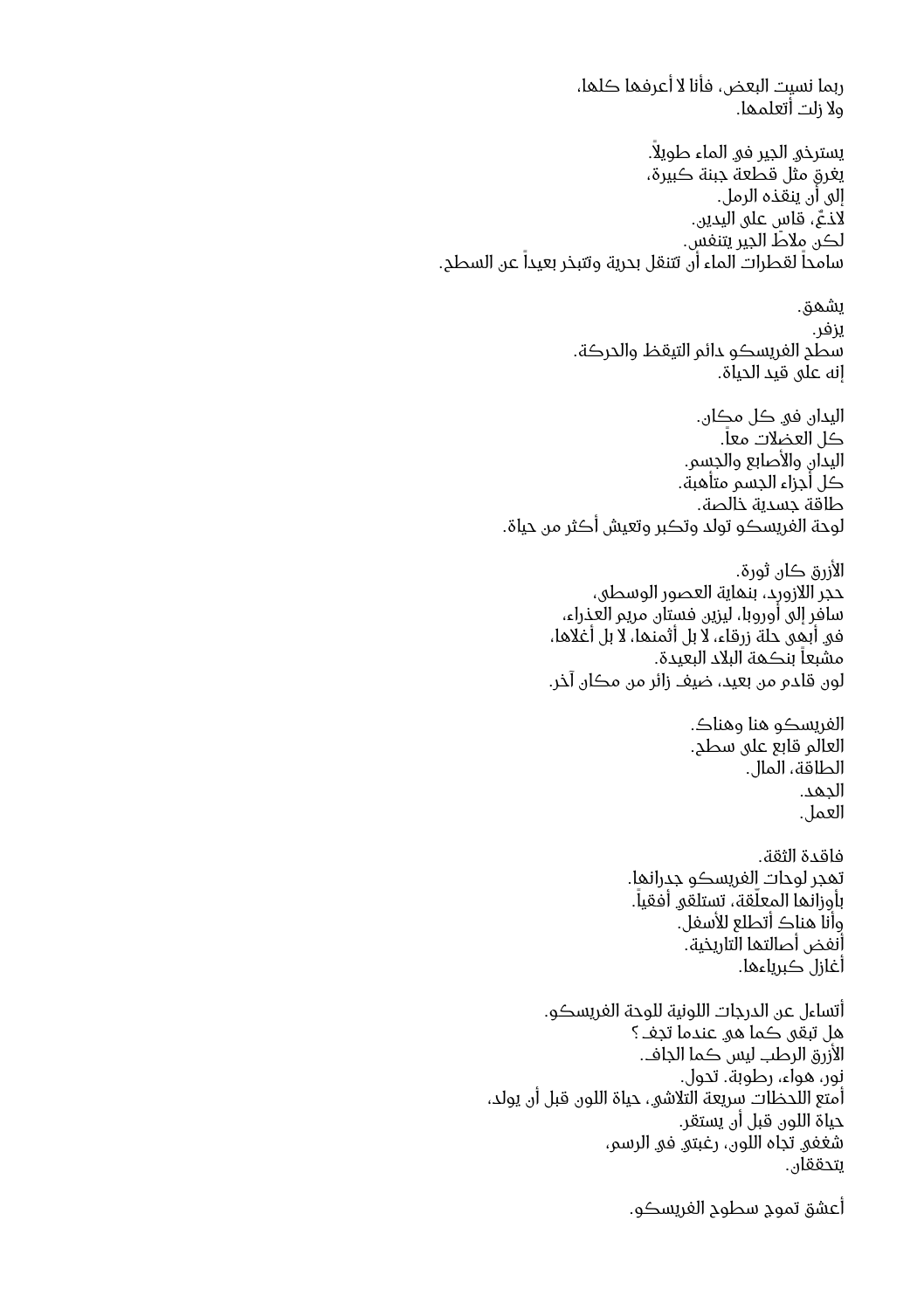.Islands Morocco Ancient Egypt, Syria, Lebanon, Turkey. Monasteries Palace, cities, streets. Romania, Serbia, Bulgaria. I might have missed some, I don't know them all, I am still learning.

Lime sits in water for a long time. Lime is soaked there like a big mozzarella cheese, then disrupted by sand. Lime is caustic, harsh on the hands. But lime mortar is breathable It will allow moisture to freely move through and evaporate from the surface.

.Inhaling Exhaling. A fresco surface is aware and animate. A fresco surface is alive

The hand is everywhere. Every muscle is used. Hands and fingers and body. Every part of the body is stretched. Dense physicality. Fresco moves, grows, lives different lives.

Blue was a revolution. Lapis lazuli. by the end of the middle age, was exported to Europe, to sit on the dress of the Virgin Mary, in the finest ultramarine blue. the most precious. the most expensive, infused with the taste of the overseas. A colour coming from afar. a colour imminent from elsewhere

Fresco is here and there. The world on a surface. Power, money. Labour. Making.

Fresco loses confidence Frescoes live off the walls. Their weight is suspended. they lie horizontally. I'm looking down. I've shaken their historicity. I've flirted with their pride.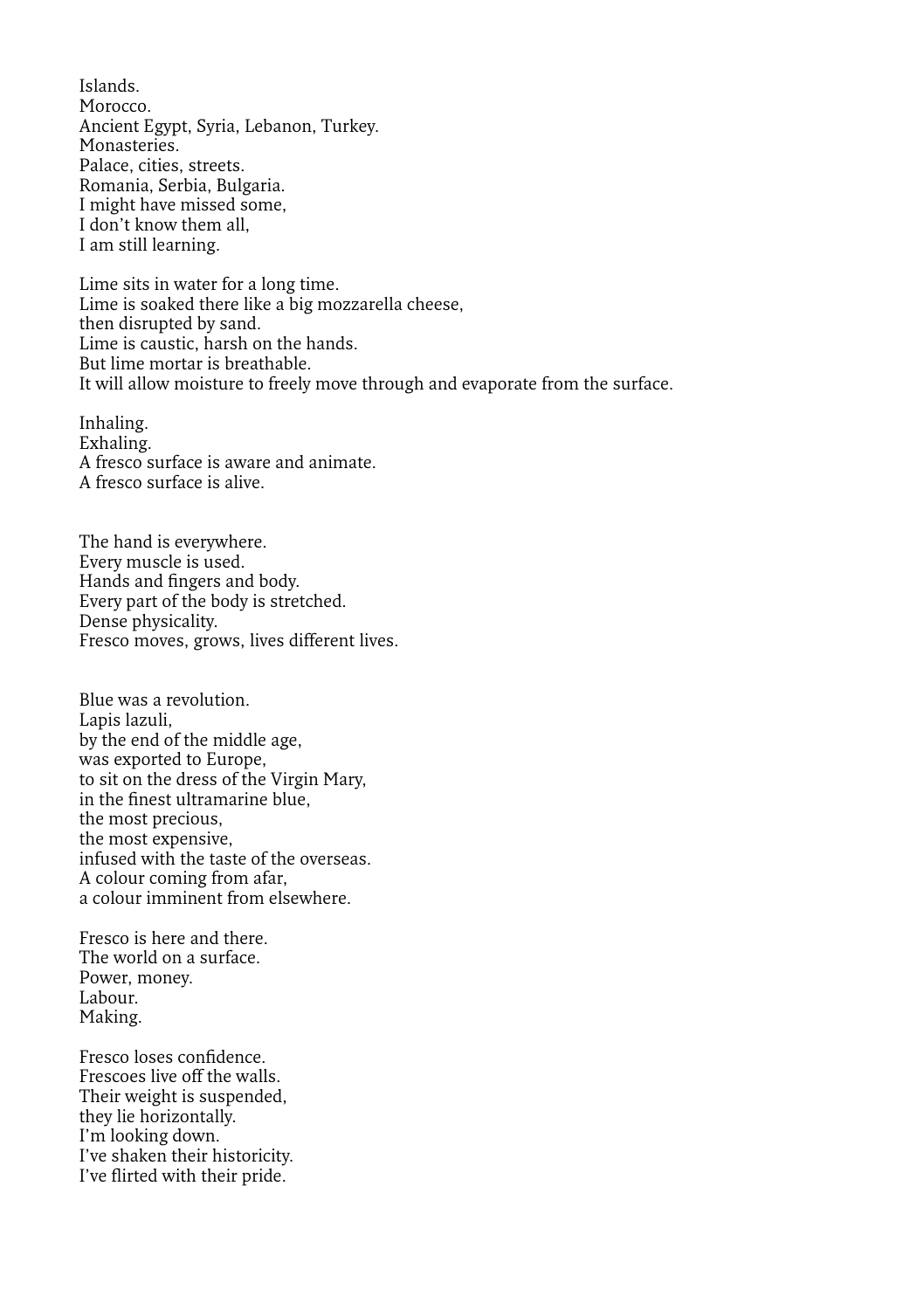إنه يخلق نقاط ارتكاز مختلفة. أعشق ملمس الفريسكو قبل أن يجف. أعشق دعك سطحه بعد أن يجف. حيث تصبح الألوان القوية أكثر ثباتاً. دعك لطيف. يغلغل الألوان في السطح. يعود الماء وينعشها. لبضعة أيام بعد أن تجف، يبقى السطح بارداً بسبب الرطوبة. أضع يدي، أشعر به، كمن يستمع إلى ضربات القلب عن كثب. يريحني أن ألمس، هذا الجسد الصخري.

> الفريسكو على قيد الحياة. لا تعرف الاستسلام. الفريسكو تولد. تعد بالكثير.

الألوان الزائدة تتلاشى. لتستريح في مكان آخر. يصبح األزرق مجرد أثر. واألحمر مجرد إيحاء. عيناي تداعبان السطح. تسابقان الزمن. تصبح اللوحة ناعمة ورقيقة. إيحاءات من االهتمام والمودة. أحتوي السطح بعيني. أقع في غرامه.

أنيقة هي الفريسكو. كالسيدة العذراء جالسة هناك، . ً رغم أن الفريسكو ليست مسيحية تماما

> الفريسكو تحمل بقايا الأرض. تعيدنا إلى الإيماءة الأولى. أشبه بيد تداعب الجسد. تترك عالمة. تالمس. طبيعة الأسطد. ألوان وهلوسات. تداخالت كثيرة، ٍ أياد كثيرة. الطبقات األولى خشنة وصلبة. واألخيرة تصبح أرق وأرق وأرق.

ثلاث طبقات على الأقل في الفريسكو. واثنتي عشرة طبقة إن أردت. بال نهاية. متى أتوقف؟ متى تنتهي؟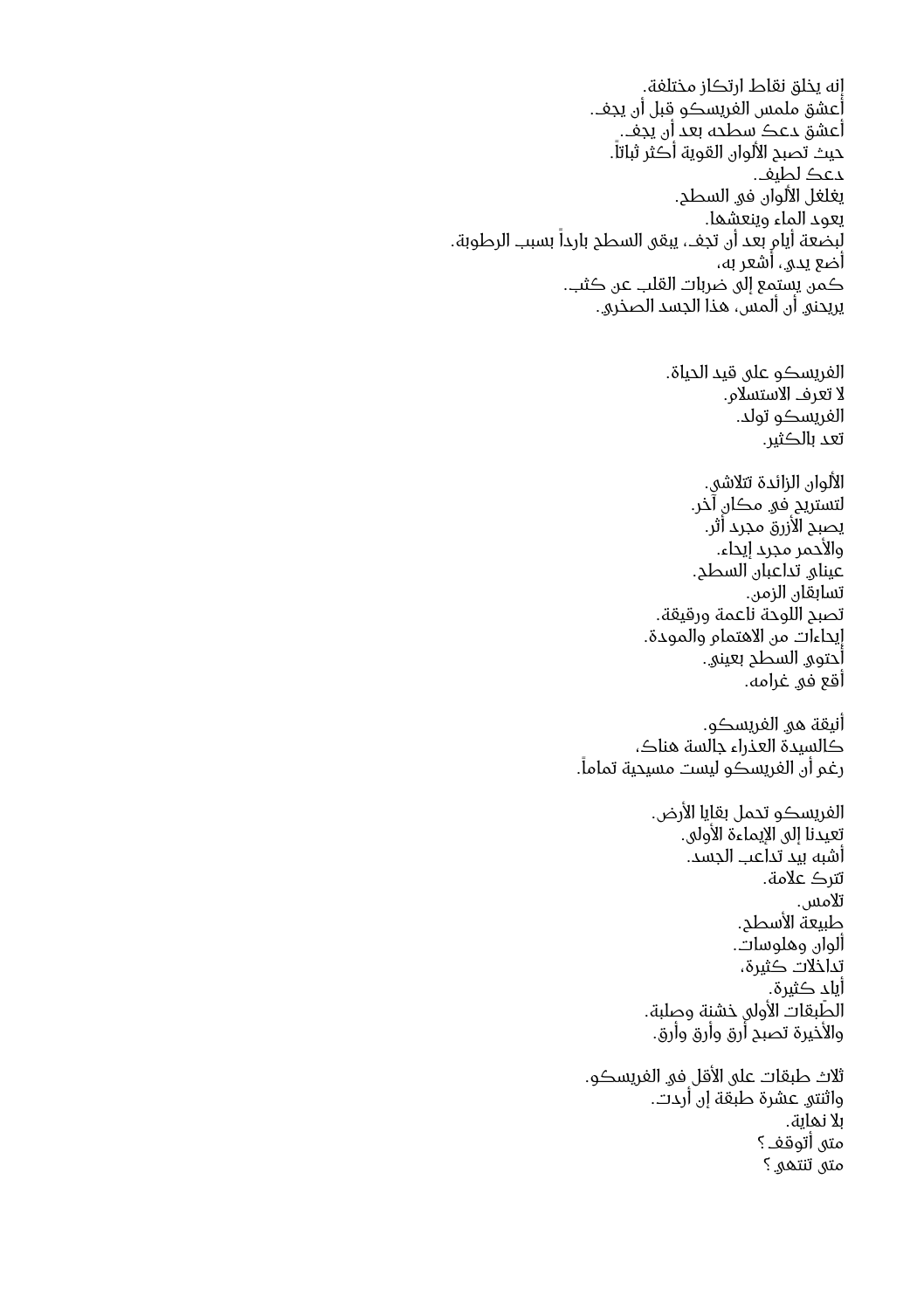What is the colour of colour in frescoes? Does it remain the same when the plaster dries? The wet blue is not the dry blue. Light, air, moist. They transition. I enjoy this ephemeral moment. the life of the colour before it becomes, the life of the colour before the pigment sits. My hungriness for colour, my desire to paint. .fulfilled is

I love undulating the surface of frescoes. It creates different anchor points. I love touching fresco before it dries. I like to scrub its surface after it dries. With scrubbing, the strong pigments will stabilise. This has to happen gently. Scrubbing will force the pigments inside the surface. Water will activate them again. The surface holds a cool temperature because of moisture, even for few days after it dries. I put my hands. I feel it. like listening closely to a heartbeat. It soothes me to touch. the stony body.

Fresco is alive. It never stops. Fresco becomes. Fresco promises.

The excess of pigments will fade away. The excess of pigments will sit elsewhere. Blue becomes a trace. Red a suggestion. My eyes caress the surface. In touch with time. Painting becomes tender. Gestures of care and affection. I contain the surface. I am in love

Fresco is elegant. The Virgin sits there, though fresco is not exclusively Christian.

Fresco carries residues of earth Fresco brings us back to the very first gesture. Laying the hand upon the body. Mark making. .Touching Natural surfaces Colours and hallucinations.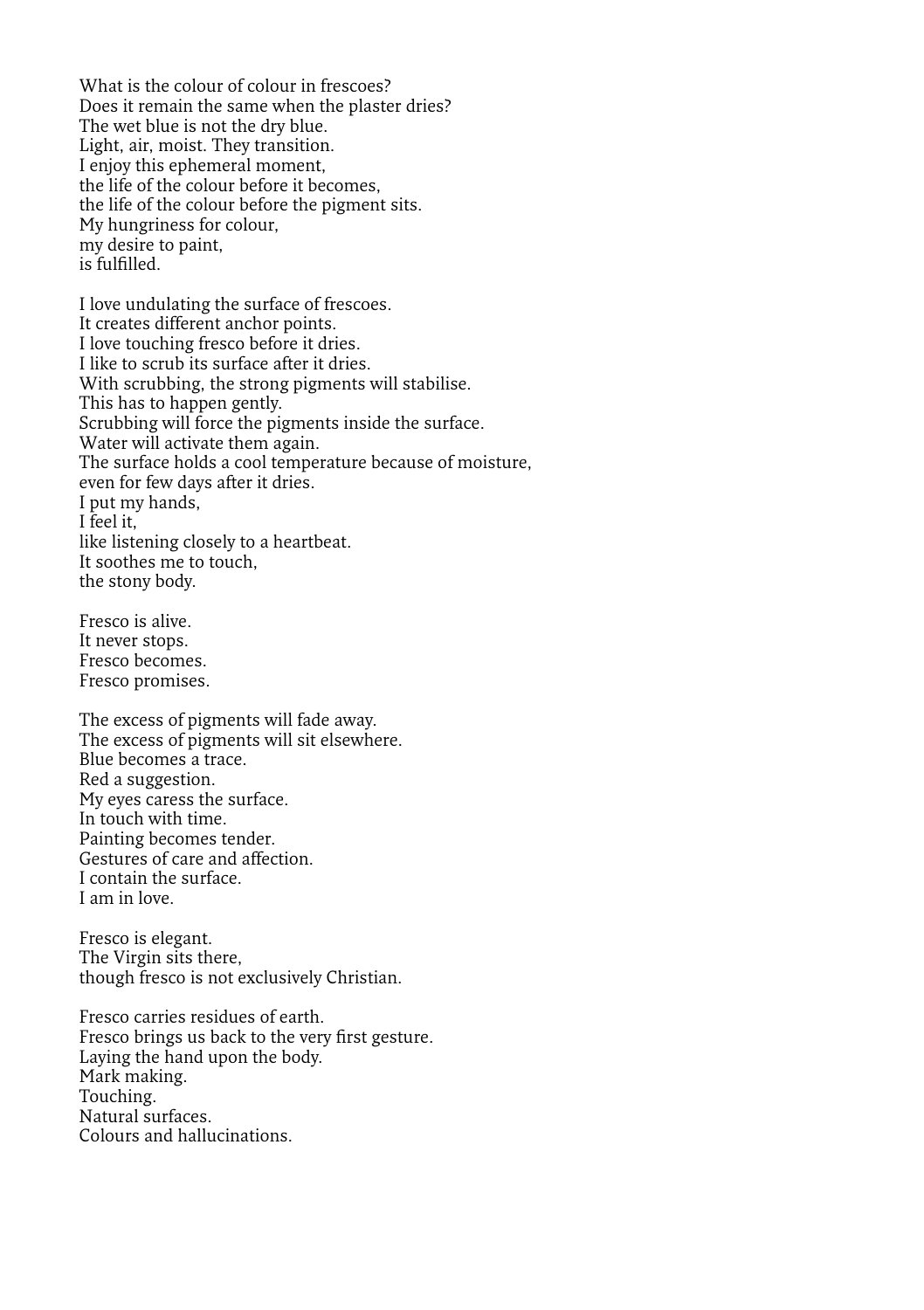أين ينتهي العمل؟ أين يتوقف الجدار؟ تموت لوحة الفريسكو ببطء مع مرور الوقت. موتاً بطيئاً، بطيئاً، أو تحيي جسداً آخر. تعيش حياة مختلفة الان. تبحر في عالم آخر. يسقط القناع. يتالشى اللون. .<br>تطفو الطبقات الأولية على السطح. تخلع الفريسكو رداءها. تتحول إلى خراب. تسبَّح آثَارها على السطح رويداً رويداً. فتظهر عارية. كما الفنان. تتهاوى الفريسكو.

وتطوح.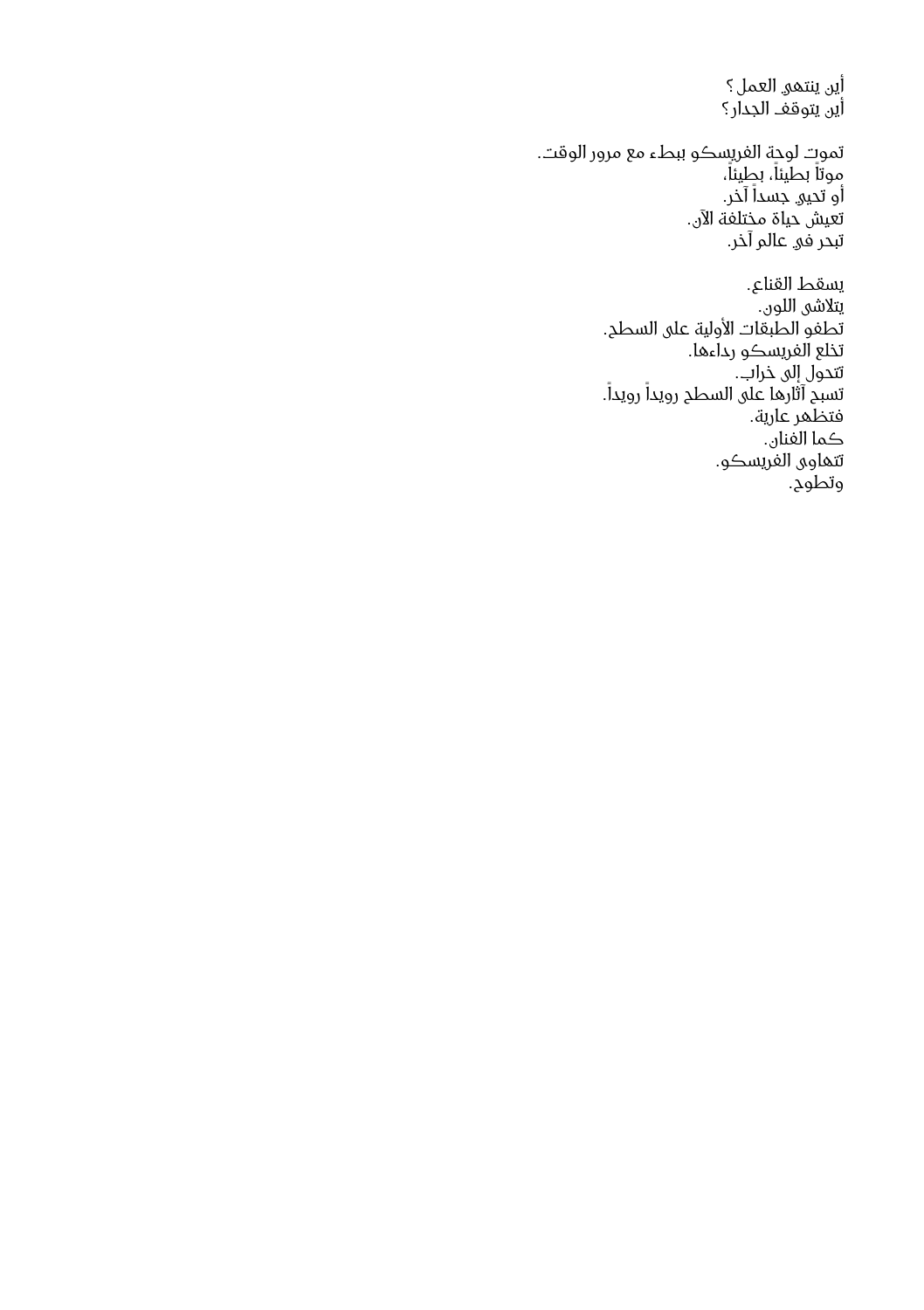So many interventions, So many hands. The first layers start rough and solid. The latter ones become thinner and thinner and thinner.

Fresco needs a minimum of three layers. You can go up to twelve if you feel like it. It can be endless. When do I stop? When does it finish? What is a finished work? What is a finished wall?

Fresco dies slowly with time. Slow, slow death, or revival of another body. Fresco lives a different life now. Fresco becomes something else.

The skin falls The colour fades. The initial layers resurface. Fresco is peeled off. Fresco is ruin. Traces resurface over time. Fresco is nude The artist is denuded. Fresco can fail Fresco can fall.